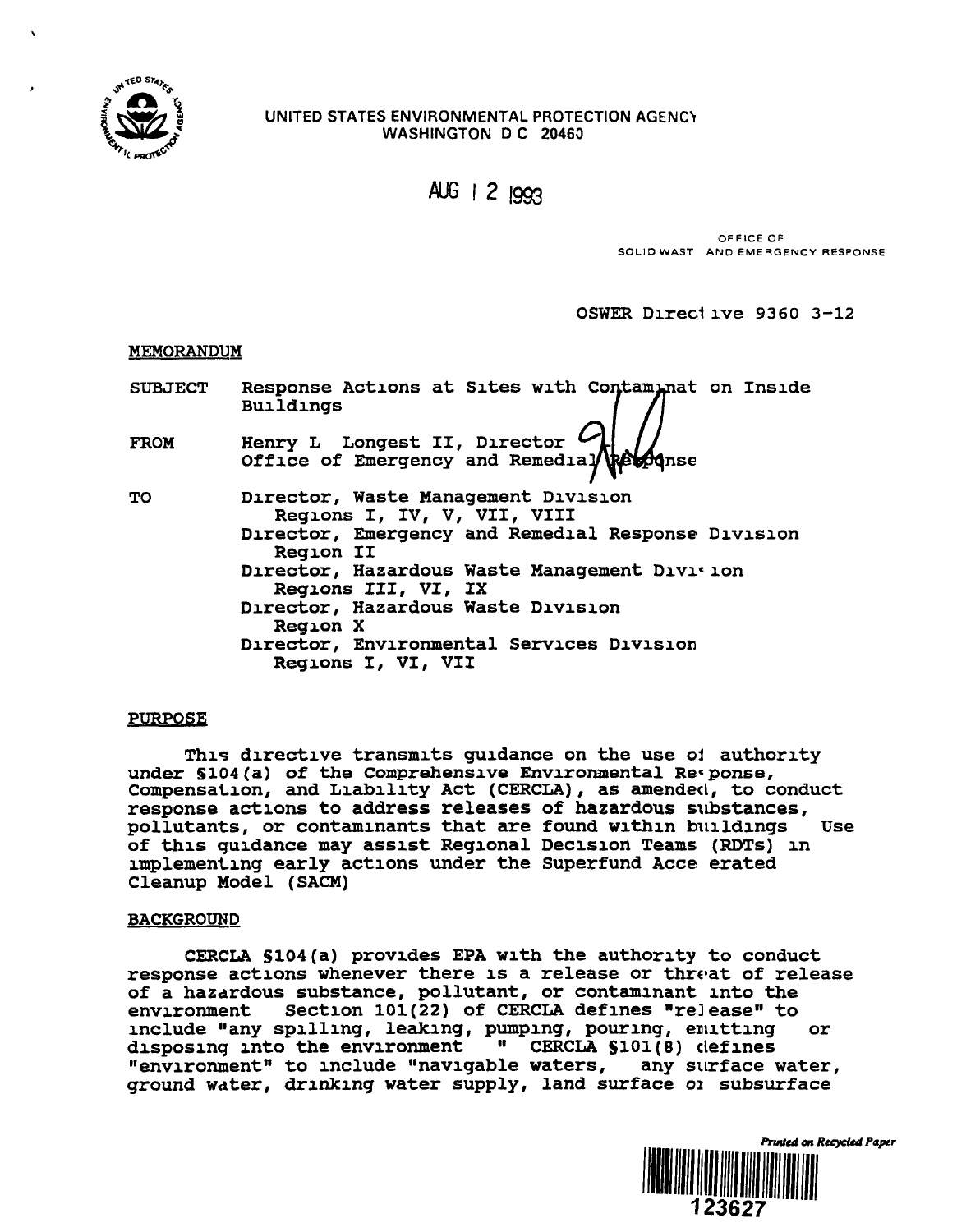strata, or ambient air " A discharge of a hazardous substance, pollutant, or contaminant that remains entirely contained within a building is not a "release" under CERCLA unless it subsequently enters the environment It may be a threatened release and, thus, subject to CERCLA response authority (50 FR 13462, April 4, 1985)

There are currently a number of sites throughout the nation where buildings are contaminated with hazardous substances, pollutants, or contaminants, and where the release or threat of release of these substances may pose a substantial threat to human health However, CERCLA expressly limits, under §104(a)(3), any response actions taken in response to a release or threat of release

- of a naturally occurring substance in its unaltered form, or altered solely through naturally occurring processes or phenomena, from a location where it is naturally found,
- from products which are part of the structure of, and result in exposure within, residential buildings or business or community structures, or
- into public or private drinking water supplies due to deterioration of the system through ordinary use

CERCLA S104(a)(3) therefore limits responses in certain situations, such as releases of radon or asbestos from building products or from in situ natural sources, but \$104(a)(4), entitled Exception to Limitations, identifies specific circumstances that, if present, would allow CERCLA response in such situations

Removal actions involving substances or releases that are subject to statutory exclusions or limitations in CERCLA are explicitly listed in OSWER Directive 9360 0-19, "Guidance on Non-NPL Removal Actions Involving Nationally Significant or Precedent-Setting Issues" (March 3, 1989) A copy of the Guidance is attached to this directive As noted in the Guidance is attached to this directive Guidance, written concurrence must be received from Headquarters prior to formal approval of the Action Memorandum by the Regional Administrator (RA), except in situations where a response must be initiated within hours (i e , except in true emergency situations)

Note that the statute defines the term "release" to mean a release of a substance "into the environment " However, for purposes of clarity, this memorandum distinguishes between a "release," which may be indoors or into the environment, and a "release into the environment "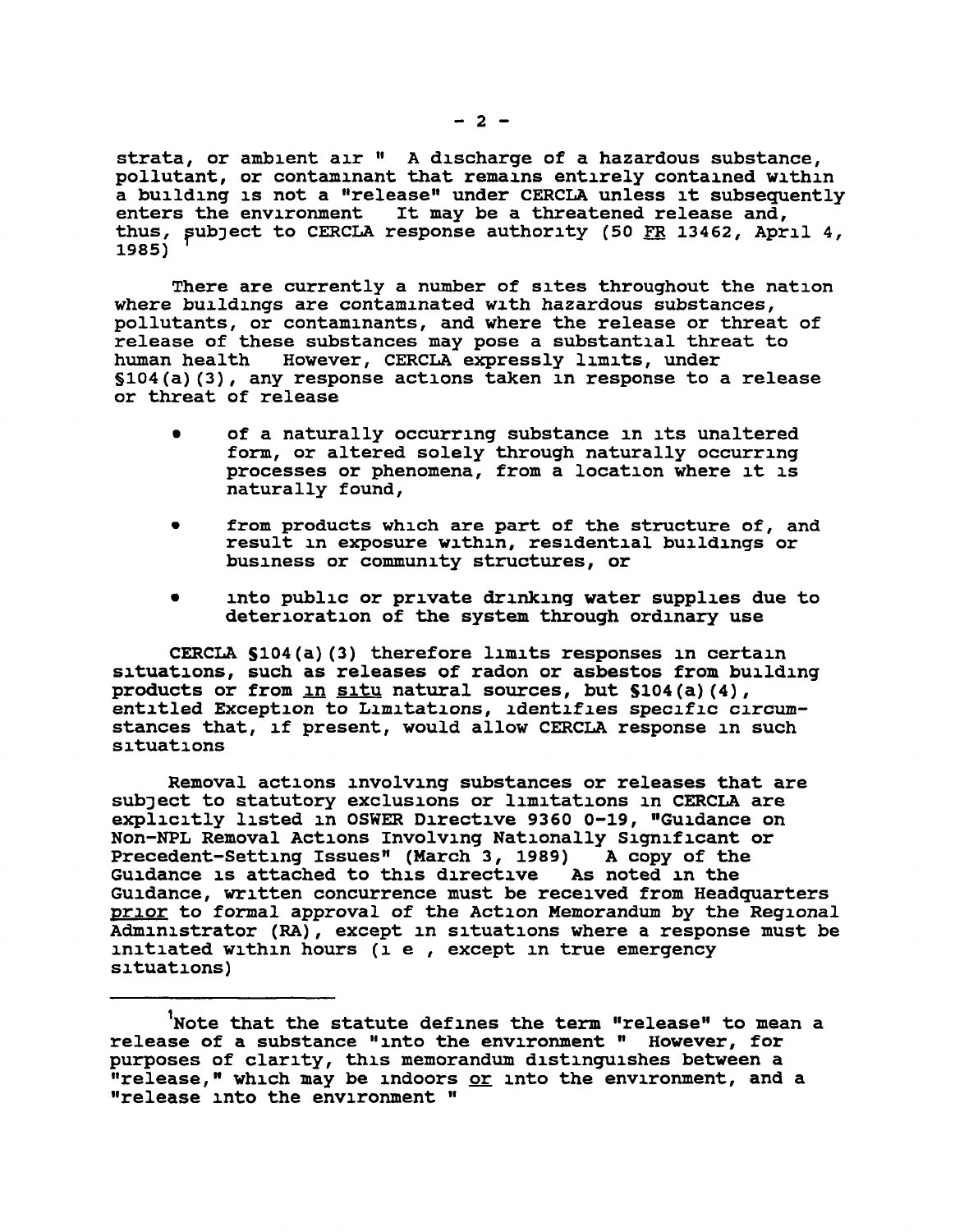Responses to indoor releases, such as at a contaminated chemical processing facility, are not expressly limited in CERCLA, and response actions may be appropriate in such situations where there is a release or threat of release into the environment <sup>2</sup> Such responses, however, have the potential of Such responses, however, have the potential of being nationally significant or precedent-setting because response to indoor contamination is not the primary focus of CERCLA, and because it may be difficult to show that a release or threat of i elease from indoor contamination poses a threat to public hea th or welfare or the environment

#### **OBJECTIVE**

This directive clarifies that CERCLA §104 authority should be used on]y when there is a release or threat of release of a hazardous substance (and, if there is also a finding of imminent and substantial endangerment, of a pollutant or contaminant) into the environment, and only when such a release or threat of release po es a hazard to public health or welfare or the environment If it can be shown that there is a release If it can be shown that there is a release or threat of ielease into the environment, a SACM early action responding to indoor contamination related to that release or threat of ielease may be taken under certain circumstances as Of course, any early actions undertaken pursuant to this duective must be conducted in accordance with the NCP

### IMPLEMENTATION

If the indoor contamination involves one of the three scenarios specified in CERCLA §104(a)(3), as identified above, a response action may be taken pursuant to the exceptions of §104(a)(4) only if all of the following three criteria are met

• there must be a release or threat of release of a hazardous substance, pollutant, or contaminant into the e nvironment,

 $2$ It should be clarified that in CERCLA §101(22) the phrase "release into the environment" refers to the location of the release itself, the phrase does not address the location of the hazard that the release poses Thus, response actions under the National Oil and Hazardous Substances Pollution Contingency Plan (NCP) to remedy, for example, radium wastes that have been disposed of in subsoil, which may in turn cause indoor hazards from migration and accumulation of radon gas in nearby homes, are not excluded under CERCLA §104(a)(3), whereas radium wastes incorporated into building materials and used in a structure may be excluded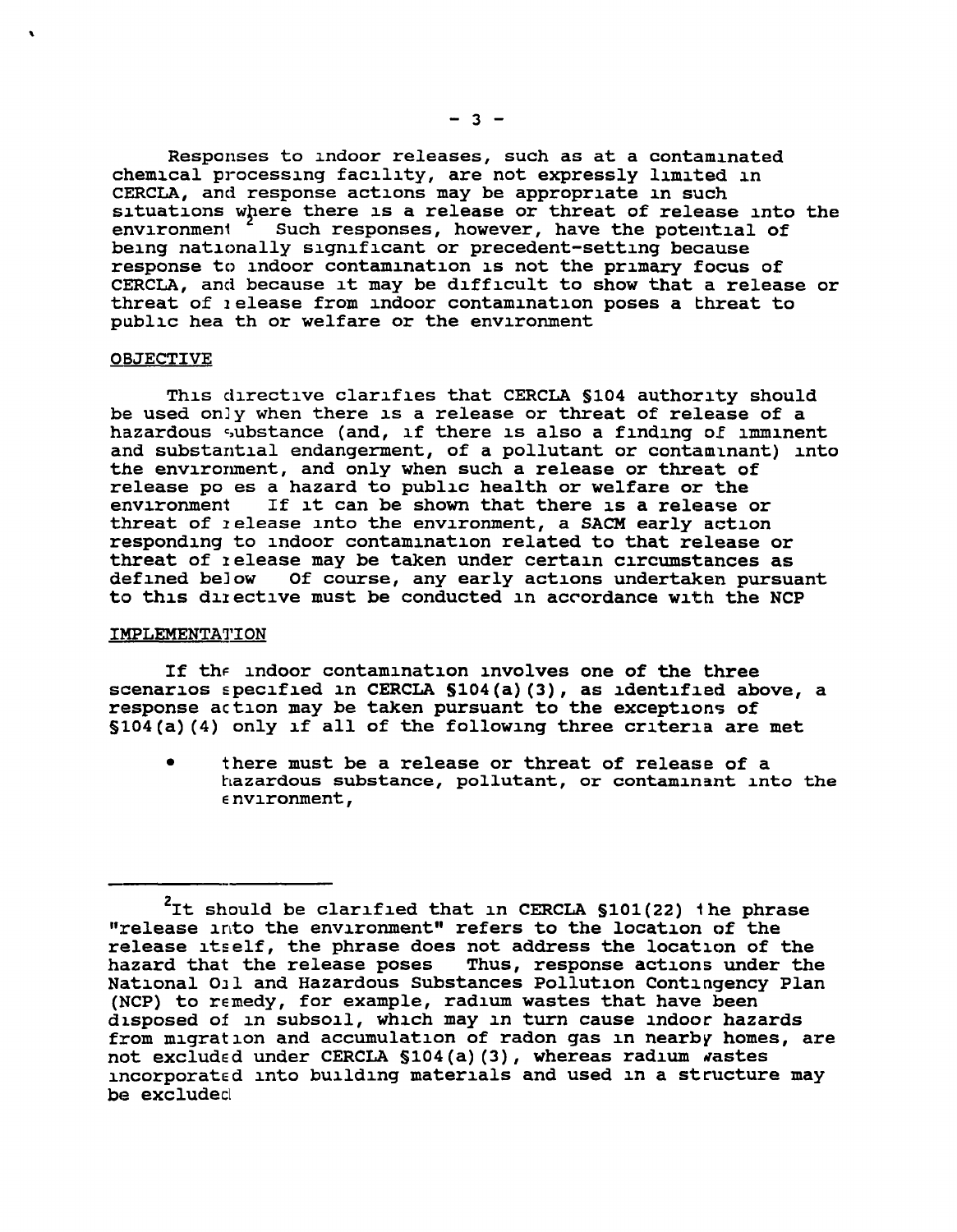the release must constitute a public health or environmental emergency, and no other person with the authority and capability to respond to the emergency will do so in a timely manner, and

• Headquarters must assess the national significance and precedent-setting nature of the response and concur in the response action

Regardless of whether or not a potential response action involving indoor contamination is addressed explicitly in CERCLA  $$104(a)(3)$ , several steps should be followed by Regional response personnel prior to initiating a response action These steps are summarized below and illustrated in Figure 1

### Determination of a Release or Threat of Release into the Environment

To appropriately use CERCLA authority, there must be adequate documentation to show that the indoor contamination results in a release, or a threat of release, of a hazardous<br>substance, pollutant, or contaminant into the environment (In substance, pollutant, or contaminant into the environment addition, for releases involving pollutants or contaminants, there must also be a determination of an imminent and substantial endangerment ) The issue of whether a release or threat of release into the environment exists, however, can be ambiguous when addressing sites with indoor contamination or where<br>contamination stems from the structure itself Regardless of the contamination stems from the structure itself nature of the indoor contamination, however, a release or threat of release must be substantiated prior to taking response action

In general, authority to respond to a release or threat of release from a building exists if at least one person or the environment outside of the building may be exposed to the release For example, if the hazardous substance, pollutant, or contaminant can migrate through a window or through the foundation or building structure into the soil, creating exposures to persons or hazards to the environment, a sufficient basis may exist to show that there is a threat of release into the environment requiring the cleanup of the interior of the<br>building It also may be possible to show that there is a the It also may be possible to show that there is a threat that contaminated articles, clothing, or even parts of the structure itself may be inadvertently removed from the building and, thus, a release or threat of release of a hazardous substance, pollutant, or contaminant may exist

Another situation involving indoor contamination may be contamination that is the direct result of a release into the environment from a non-natural source that migrates into a building or structure For example, contamination in a yard may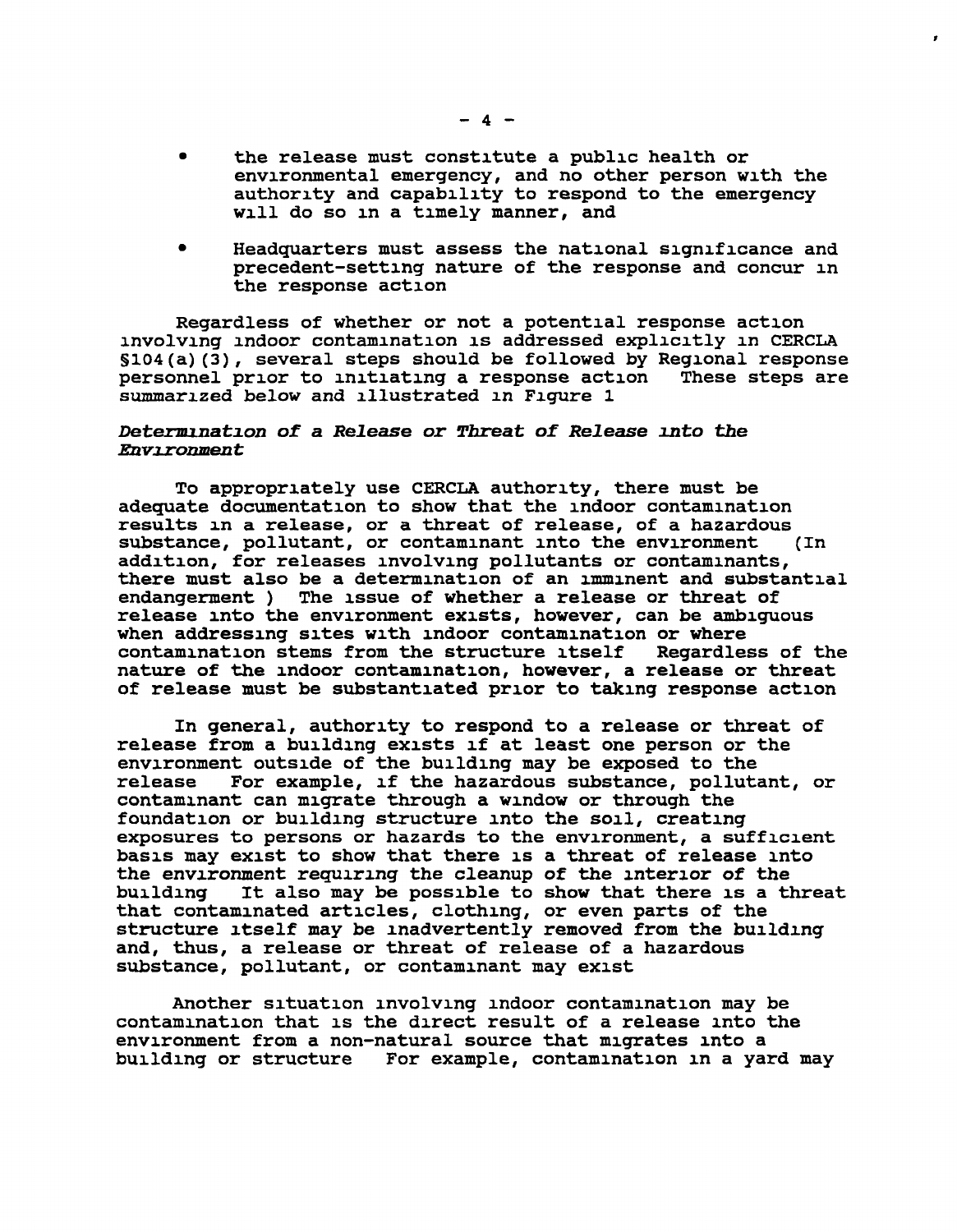be tracked into a building on the feet of the residents or workers, or may migrate into the building through an open window<br>or basement walls In this situation, a release into the In this situation, a release into the environment is occurring and has caused a building to become contaminated with the hazardous substance, pollutant, or contaminant

### Determination of Need to Respond

Once it has been determined that there is a release or threat of release into the environment, the nature of the public health or environmental threat resulting from the release should<br>be established Depending upon whether the release situation is bepending upon whether the release situation is expressly limited in CERCLA §104(a)(3), the standard is slightly different

- For responses to releases expressly limited in CERCLA §104(a)(3) (e g , indoor releases of radon, asbestos, or a deteriorating drinking water system), there must be a finding that the release is causing a public health or environmental emergency and no other person with the authority and capability to respond to the emergency will do so in a timely manner
- For response actions that are not specifically limited in CERCLA §104(a)(3), the release should pose a threat to public health or welfare or the environment, an emergency situation does not need to exist

### Consultation

Once it has been determined that a CERCLA response action may be necessary, in most cases, Regional offices should consult with Regional Coordinators at Headquarters (pursuant to OSWER Directive 9360 0-19, March 3, 1989) to determine whether CERCLA authority can and should be used to respond to the problem Headquarters will assist the RDT in considering the national significance and precedent-setting nature of the problem Generally, written concurrence from the Office Director, OERR, must be received prior to formal approval of the Action Memorandum by the RA

The one exception to this rule is a situation where response action must be initiated immediately, and there is no time to discuss the situation with Headquarters In such compelling discuss the situation with Headquarters cases, Regions may initiate a response action without Headquarters concurrence, however, only those actions that are necessary to mitigate the emergency or stabilize the site should be taken The appropriate Regional Coordinator should then be informed of the response on the next working day following initiation of the emergency action

Attachment

 $\ddot{\phantom{a}}$